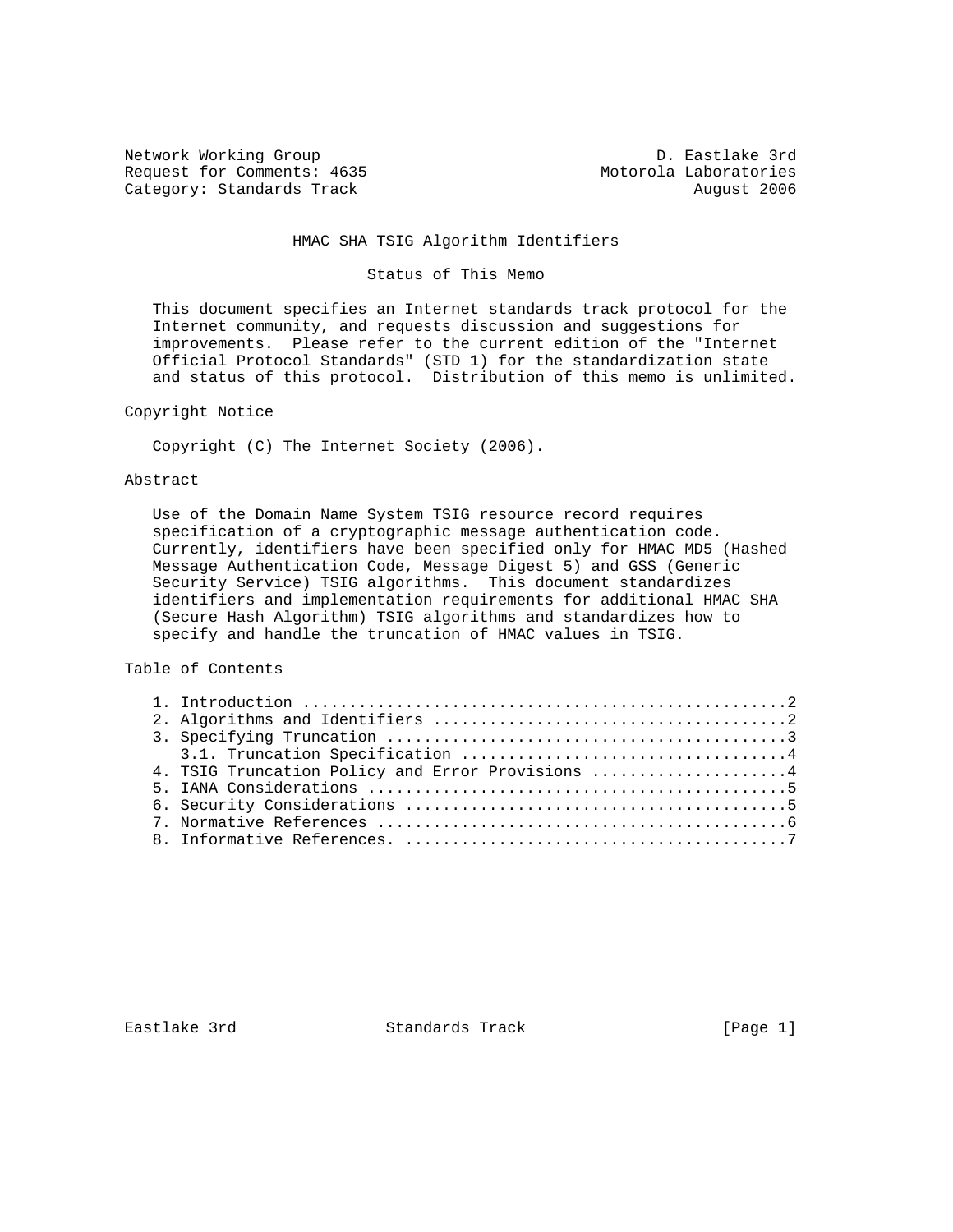## 1. Introduction

 [RFC2845] specifies a TSIG Resource Record (RR) that can be used to authenticate DNS (Domain Name System [STD13]) queries and responses. This RR contains a domain name syntax data item that names the authentication algorithm used. [RFC2845] defines the HMAC-MD5.SIG-ALG.REG.INT name for authentication codes using the HMAC (Hashed Message Authentication Code) [RFC2104] algorithm with the MD5 (Message Digest 5) [RFC1321] hash algorithm. IANA has also registered "gss-tsig" as an identifier for TSIG authentication where the cryptographic operations are delegated to the Generic Security Service (GSS) [RFC3645].

 Note that use of TSIG presumes prior agreement, between the resolver and server involved, as to the algorithm and key to be used.

 In Section 2, this document specifies additional names for TSIG authentication algorithms based on US NIST SHA (United States, National Institute of Science and Technology, Secure Hash Algorithm) algorithms and HMAC and specifies the implementation requirements for those algorithms.

 In Section 3, this document specifies the effect of inequality between the normal output size of the specified hash function and the length of MAC (Message Authentication Code) data given in the TSIG RR. In particular, it specifies that a shorter-length field value specifies truncation and that a longer-length field is an error.

 In Section 4, policy restrictions and implications related to truncation are described and specified, as is a new error code to indicate truncation shorter than that permitted by policy.

 The key words "MUST", "MUST NOT", "SHOULD", "SHOULD NOT", "MAY", in this document are to be interpreted as described in [RFC2119].

2. Algorithms and Identifiers

 TSIG Resource Records (RRs) [RFC2845] are used to authenticate DNS queries and responses. They are intended to be efficient symmetric authentication codes based on a shared secret. (Asymmetric signatures can be provided using the SIG RR [RFC2931]. In particular, SIG(0) can be used for transaction signatures.) Used with a strong hash function, HMAC [RFC2104] provides a way to calculate such symmetric authentication codes. The only specified HMAC-based TSIG algorithm identifier has been HMAC-MD5.SIG- ALG.REG.INT, based on MD5 [RFC1321].

Eastlake 3rd Standards Track [Page 2]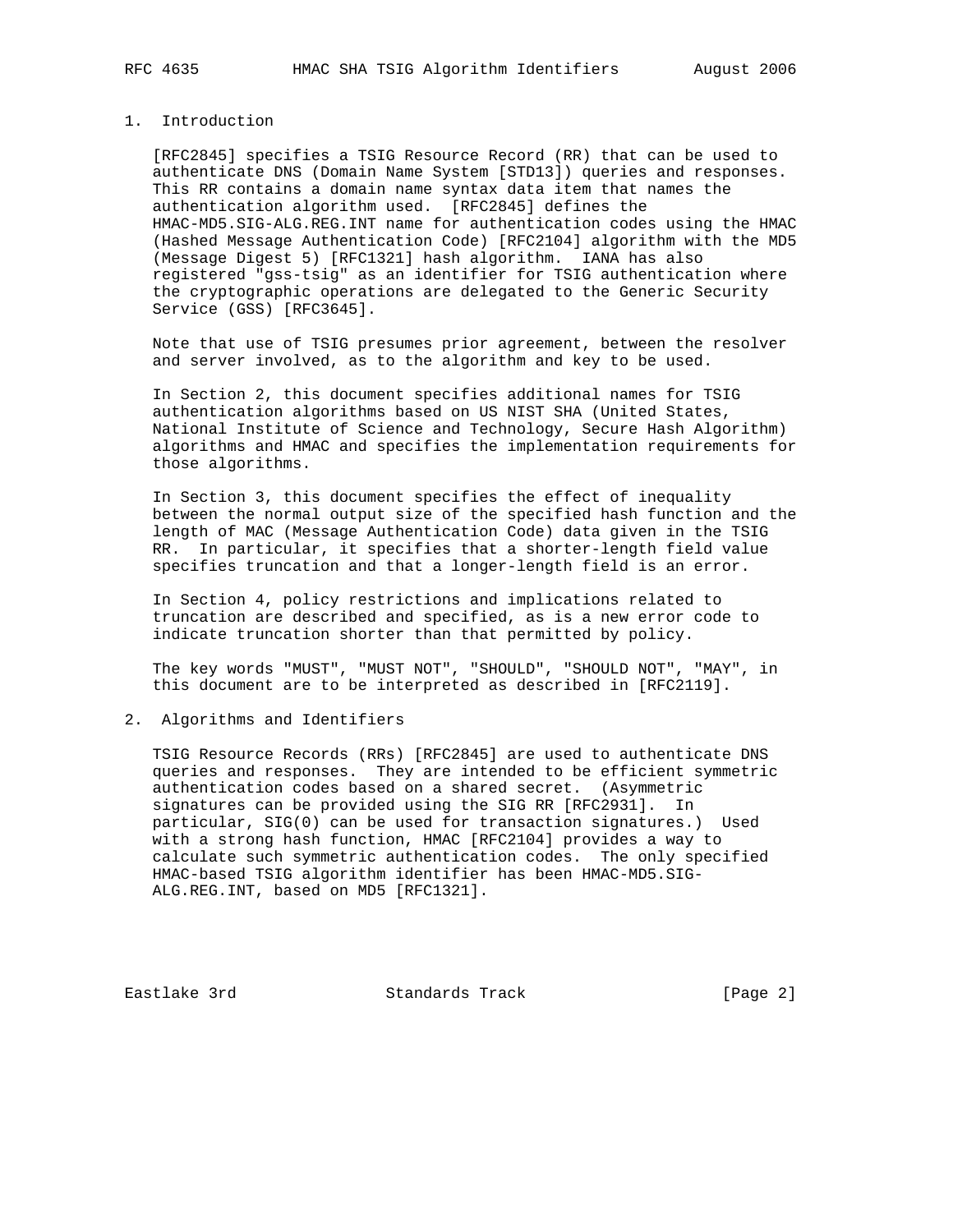The use of SHA-1 [FIPS180-2, RFC3174], which is a 160-bit hash, as compared with the 128 bits for MD5, and additional hash algorithms in the SHA family [FIPS180-2, RFC3874, RFC4634] with 224, 256, 384, and 512 bits may be preferred in some cases. This is because increasingly successful cryptanalytic attacks are being made on the shorter hashes.

 Use of TSIG between a DNS resolver and server is by mutual agreement. That agreement can include the support of additional algorithms and criteria as to which algorithms and truncations are acceptable, subject to the restriction and guidelines in Sections 3 and 4 below. Key agreement can be by the TKEY mechanism [RFC2930] or some other mutually agreeable method.

 The current HMAC-MD5.SIG-ALG.REG.INT and gss-tsig identifiers are included in the table below for convenience. Implementations that support TSIG MUST also implement HMAC SHA1 and HMAC SHA256 and MAY implement gss-tsig and the other algorithms listed below.

| Mandatory | HMAC-MD5.SIG-ALG.REG.INT |
|-----------|--------------------------|
| Optional  | qss-tsiq                 |
| Mandatory | $h$ mac-shal             |
| Optional  | $hmac - sha224$          |
| Mandatory | $hmac - sha256$          |
| Optional  | $h$ amc-sha $384$        |
| Optional  | $hmac - sha512$          |
|           |                          |

SHA-1 truncated to 96 bits (12 octets) SHOULD be implemented.

3. Specifying Truncation

 When space is at a premium and the strength of the full length of an HMAC is not needed, it is reasonable to truncate the HMAC output and use the truncated value for authentication. HMAC SHA-1 truncated to 96 bits is an option available in several IETF protocols, including IPsec and TLS.

 The TSIG RR [RFC2845] includes a "MAC size" field, which gives the size of the MAC field in octets. However, [RFC2845] does not specify what to do if this MAC size differs from the length of the output of HMAC for a particular hash function. Truncation is indicated by a MAC size less than the HMAC size, as specified below.

Eastlake 3rd Standards Track [Page 3]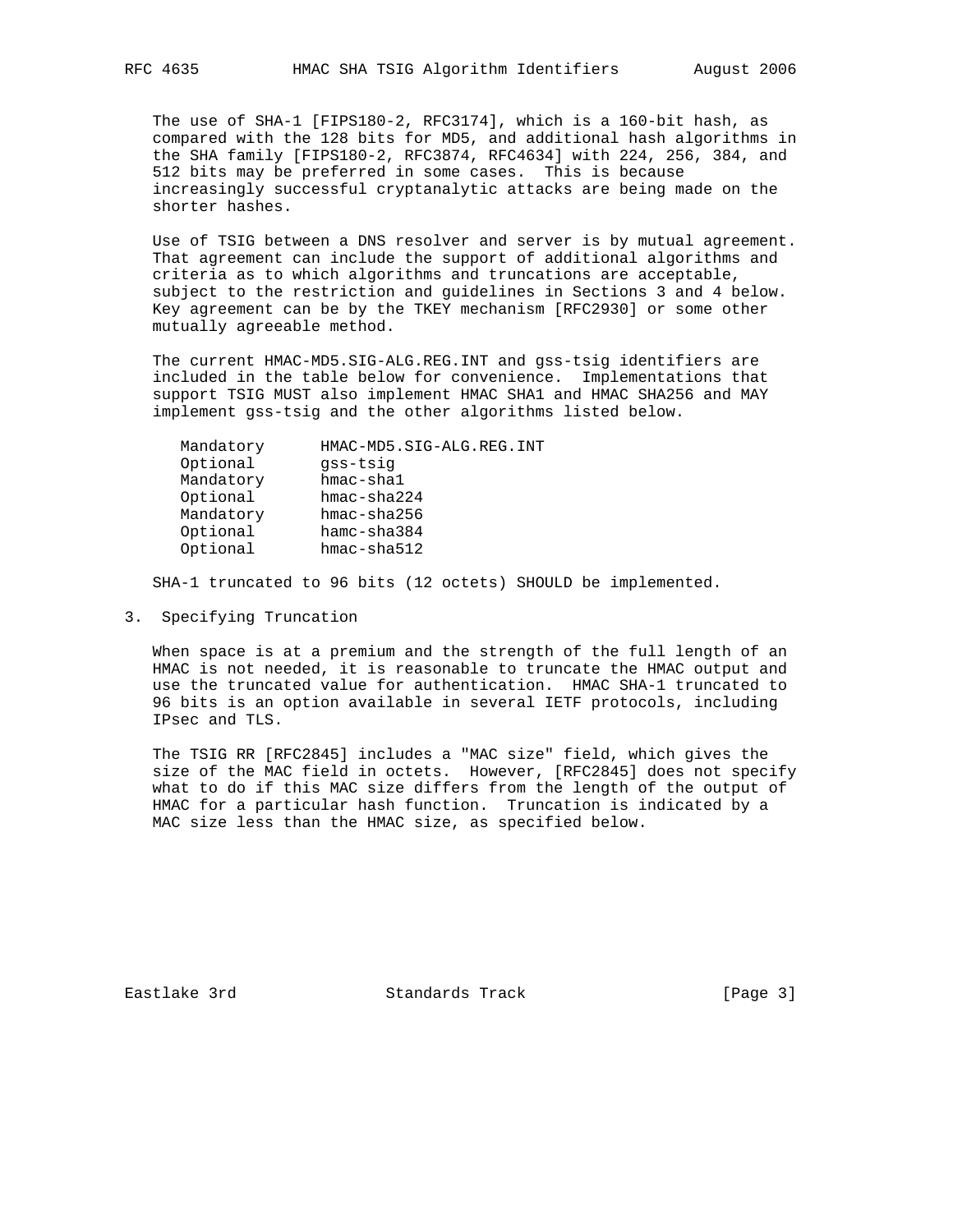# 3.1. Truncation Specification

The specification for TSIG handling is changed as follows:

1. If "MAC size" field is greater than HMAC output length:

 This case MUST NOT be generated and, if received, MUST cause the packet to be dropped and RCODE 1 (FORMERR) to be returned.

2. If "MAC size" field equals HMAC output length:

 Operation is as described in [RFC2845], and the entire output HMAC output is present.

 3. "MAC size" field is less than HMAC output length but greater than that specified in case 4, below:

 This is sent when the signer has truncated the HMAC output to an allowable length, as described in RFC 2104, taking initial octets and discarding trailing octets. TSIG truncation can only be to an integral number of octets. On receipt of a packet with truncation thus indicated, the locally calculated MAC is similarly truncated and only the truncated values are compared for authentication. The request MAC used when calculating the TSIG MAC for a reply is the truncated request MAC.

 4. "MAC size" field is less than the larger of 10 (octets) and half the length of the hash function in use:

 With the exception of certain TSIG error messages described in RFC 2845, Section 3.2, where it is permitted that the MAC size be zero, this case MUST NOT be generated and, if received, MUST cause the packet to be dropped and RCODE 1 (FORMERR) to be returned. The size limit for this case can also, for the hash functions mentioned in this document, be stated as less than half the hash function length for hash functions other than MD5 and less than 10 octets for MD5.

4. TSIG Truncation Policy and Error Provisions

 Use of TSIG is by mutual agreement between a resolver and server. Implicit in such "agreement" are criterion as to acceptable keys and algorithms and, with the extensions in this document, truncations. Note that it is common for implementations to bind the TSIG secret key or keys that may be in place at a resolver and server to particular algorithms. Thus, such implementations only permit the

Eastlake 3rd Standards Track [Page 4]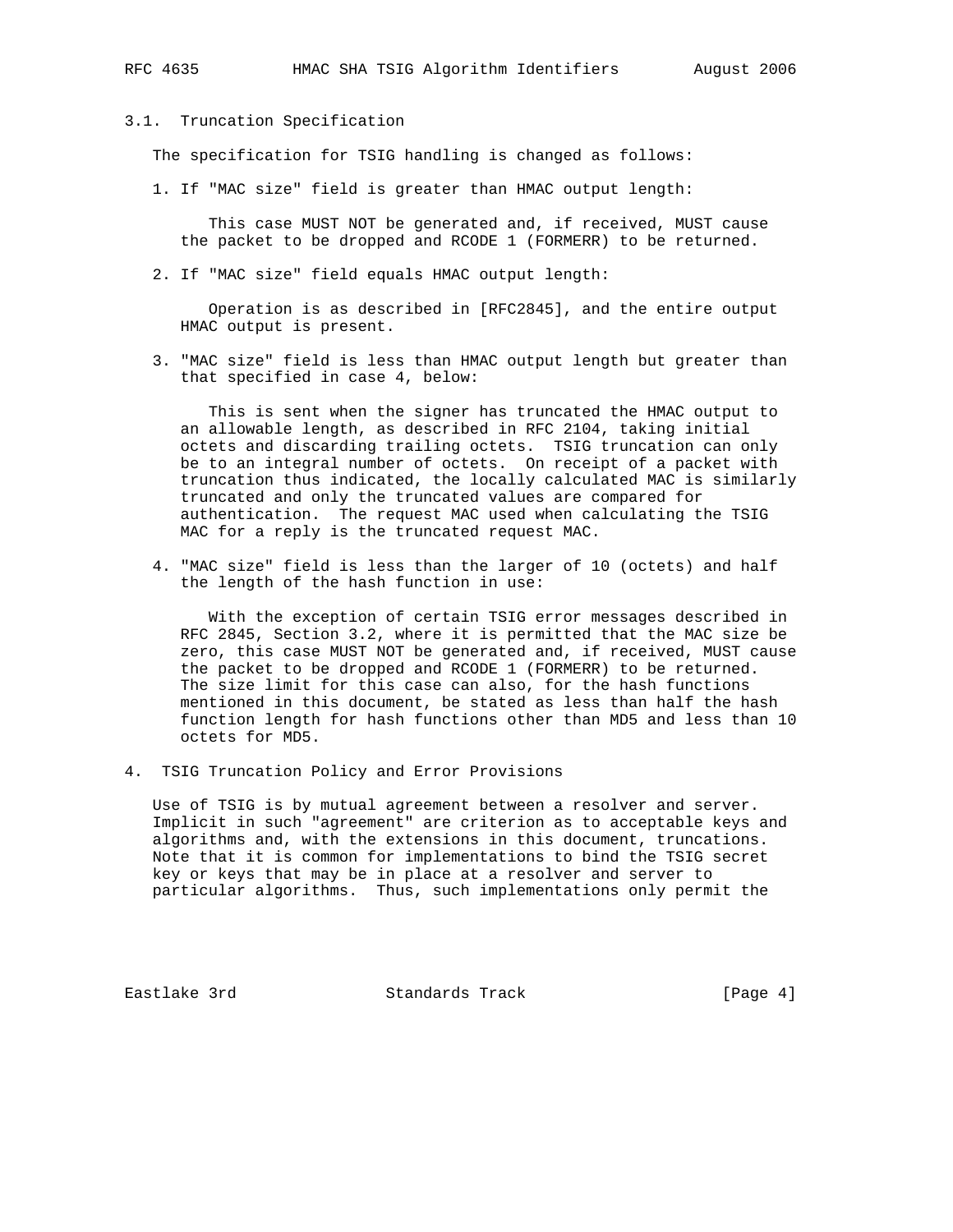use of an algorithm if there is an associated key in place. Receipt of an unknown, unimplemented, or disabled algorithm typically results in a BADKEY error.

 Local policies MAY require the rejection of TSIGs, even though they use an algorithm for which implementation is mandatory.

 When a local policy permits acceptance of a TSIG with a particular algorithm and a particular non-zero amount of truncation, it SHOULD also permit the use of that algorithm with lesser truncation (a longer MAC) up to the full HMAC output.

 Regardless of a lower acceptable truncated MAC length specified by local policy, a reply SHOULD be sent with a MAC at least as long as that in the corresponding request, unless the request specified a MAC length longer than the HMAC output.

 Implementations permitting multiple acceptable algorithms and/or truncations SHOULD permit this list to be ordered by presumed strength and SHOULD allow different truncations for the same algorithm to be treated as separate entities in this list. When so implemented, policies SHOULD accept a presumed stronger algorithm and truncation than the minimum strength required by the policy.

 If a TSIG is received with truncation that is permitted under Section 3 above but the MAC is too short for the local policy in force, an RCODE of 22 (BADTRUNC) MUST be returned.

5. IANA Considerations

 This document (1) registers the new TSIG algorithm identifiers listed in Section 2 with IANA and (2) allocates the BADTRUNC RCODE 22 in Section 4 [RFC2845].

6. Security Considerations

 For all of the message authentication code algorithms listed herein, those producing longer values are believed to be stronger; however, while there have been some arguments that mild truncation can strengthen a MAC by reducing the information available to an attacker, excessive truncation clearly weakens authentication by reducing the number of bits an attacker has to try to break the authentication by brute force [RFC2104].

 Significant progress has been made recently in cryptanalysis of hash function of the types used herein, all of which ultimately derive from the design of MD4. While the results so far should not effect

Eastlake 3rd Standards Track [Page 5]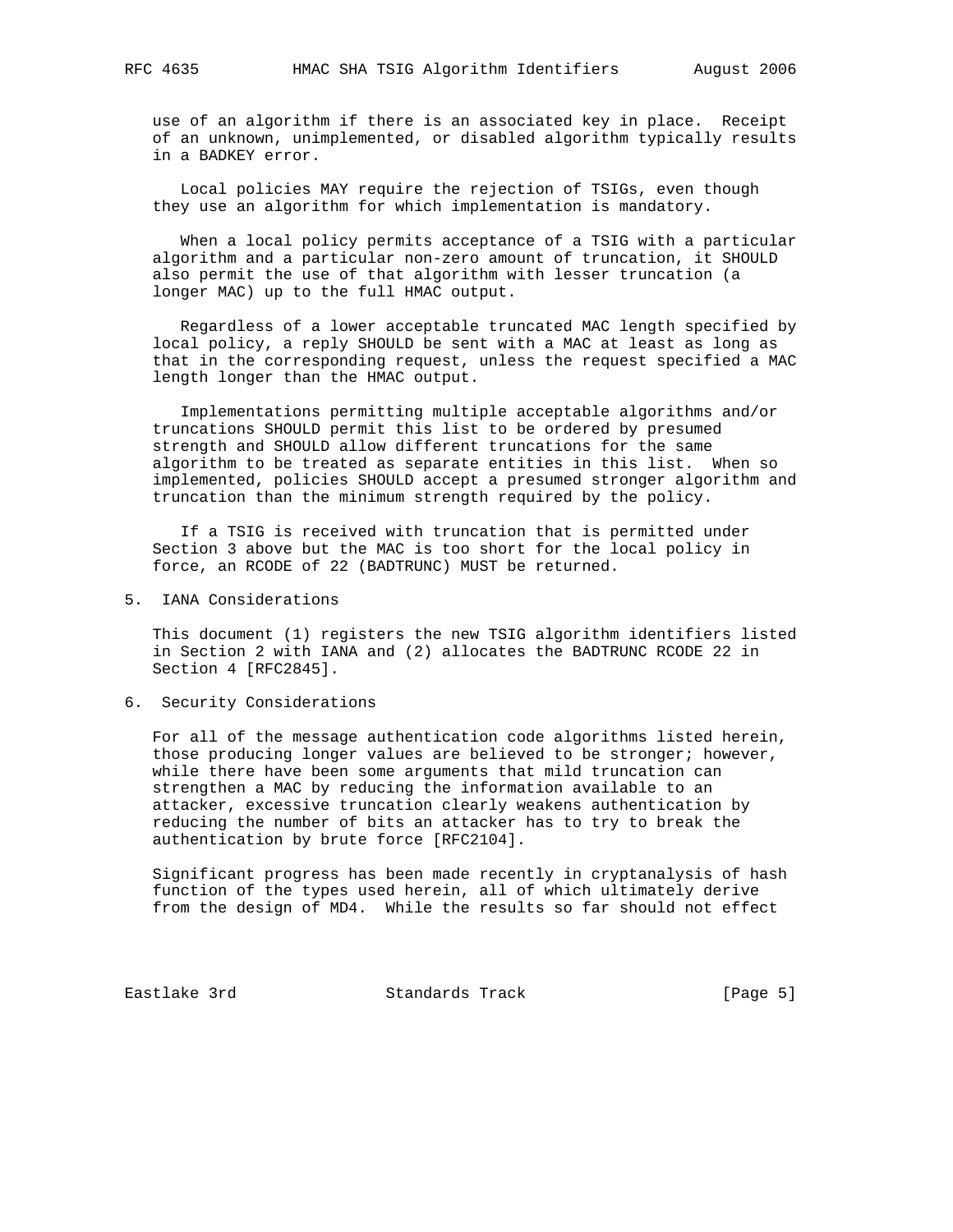HMAC, the stronger SHA-1 and SHA-256 algorithms are being made mandatory due to caution.

 See the Security Considerations section of [RFC2845]. See also the Security Considerations section of [RFC2104] from which the limits on truncation in this RFC were taken.

- 7. Normative References
	- [FIPS180-2] "Secure Hash Standard", (SHA-1/224/256/384/512) US Federal Information Processing Standard, with Change Notice 1, February 2004.
	- [RFC1321] Rivest, R., "The MD5 Message-Digest Algorithm ", RFC 1321, April 1992.
	- [RFC2104] Krawczyk, H., Bellare, M., and R. Canetti, "HMAC: Keyed-Hashing for Message Authentication", RFC 2104, February 1997.
	- [RFC2119] Bradner, S., "Key words for use in RFCs to Indicate Requirement Levels", BCP 14, RFC 2119, March 1997.
	- [RFC2845] Vixie, P., Gudmundsson, O., Eastlake 3rd, D., and B. Wellington, "Secret Key Transaction Authentication for DNS (TSIG)", RFC 2845, May 2000.
	- [RFC3174] Eastlake 3rd, D. and P. Jones, "US Secure Hash Algorithm 1 (SHA1)", RFC 3174, September 2001.
	- [RFC3874] Housley, R., "A 224-bit One-way Hash Function: SHA-224", RFC 3874, September 2004.
	- [RFC4634] Eastlake, D. and T. Hansen, "US Secure Hash Algorithms (SHA)", RFC 4634, July 2006.
	- [STD13] Mockapetris, P., "Domain names concepts and facilities", STD 13, RFC 1034, November 1987.

 Mockapetris, P., "Domain names - implementation and specification", STD 13, RFC 1035, November 1987.

Eastlake 3rd Standards Track [Page 6]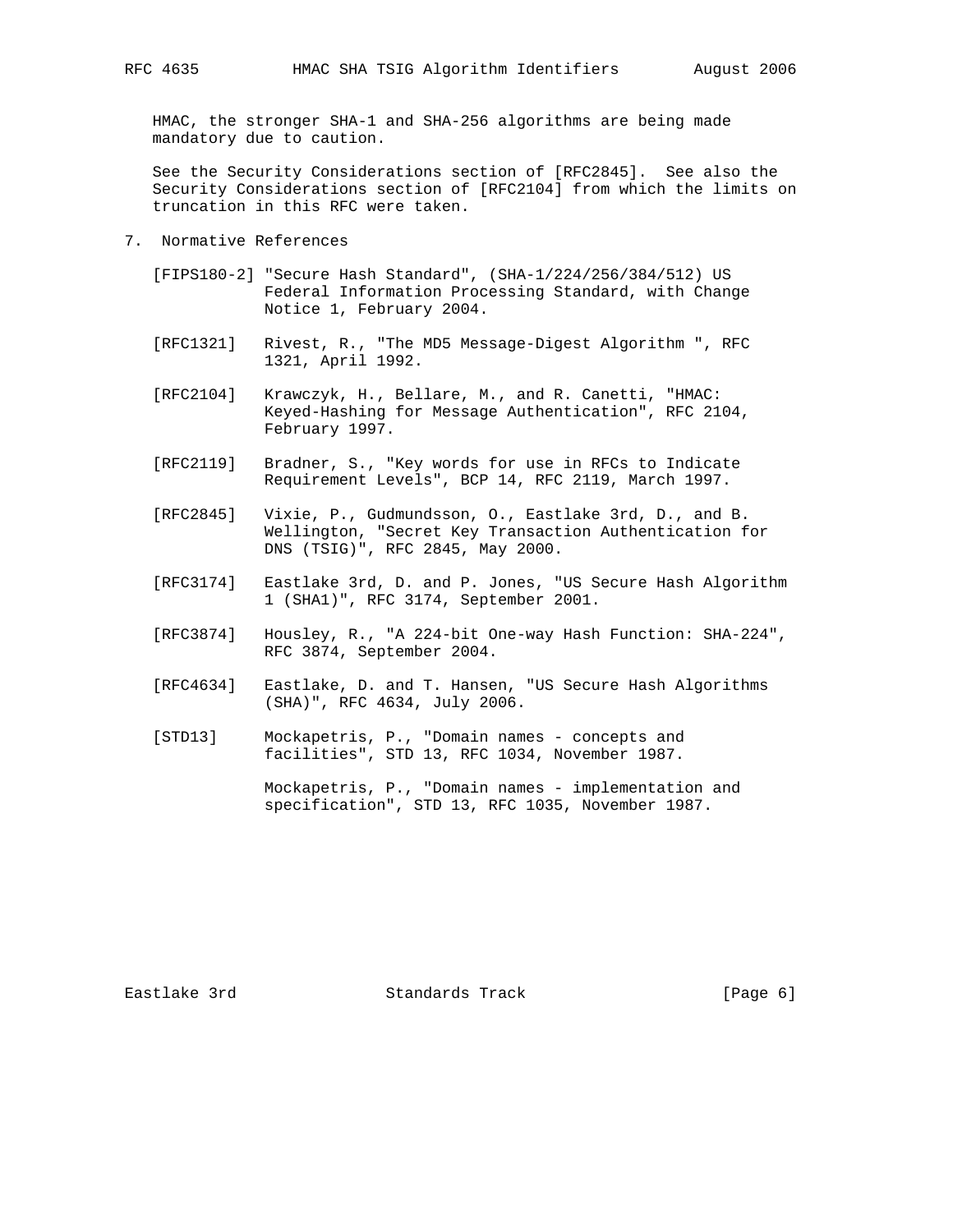- 8. Informative References.
	- [RFC2930] Eastlake 3rd, D., "Secret Key Establishment for DNS (TKEY RR)", RFC 2930, September 2000.
	- [RFC2931] Eastlake 3rd, D., "DNS Request and Transaction Signatures ( SIG(0)s )", RFC 2931, September 2000.
	- [RFC3645] Kwan, S., Garg, P., Gilroy, J., Esibov, L., Westhead, J., and R. Hall, "Generic Security Service Algorithm for Secret Key Transaction Authentication for DNS (GSS- TSIG)", RFC 3645, October 2003.

Author's Address

 Donald E. Eastlake 3rd Motorola Laboratories 155 Beaver Street Milford, MA 01757 USA

 Phone: +1-508-786-7554 (w) EMail: Donald.Eastlake@motorola.com

Eastlake 3rd Standards Track [Page 7]